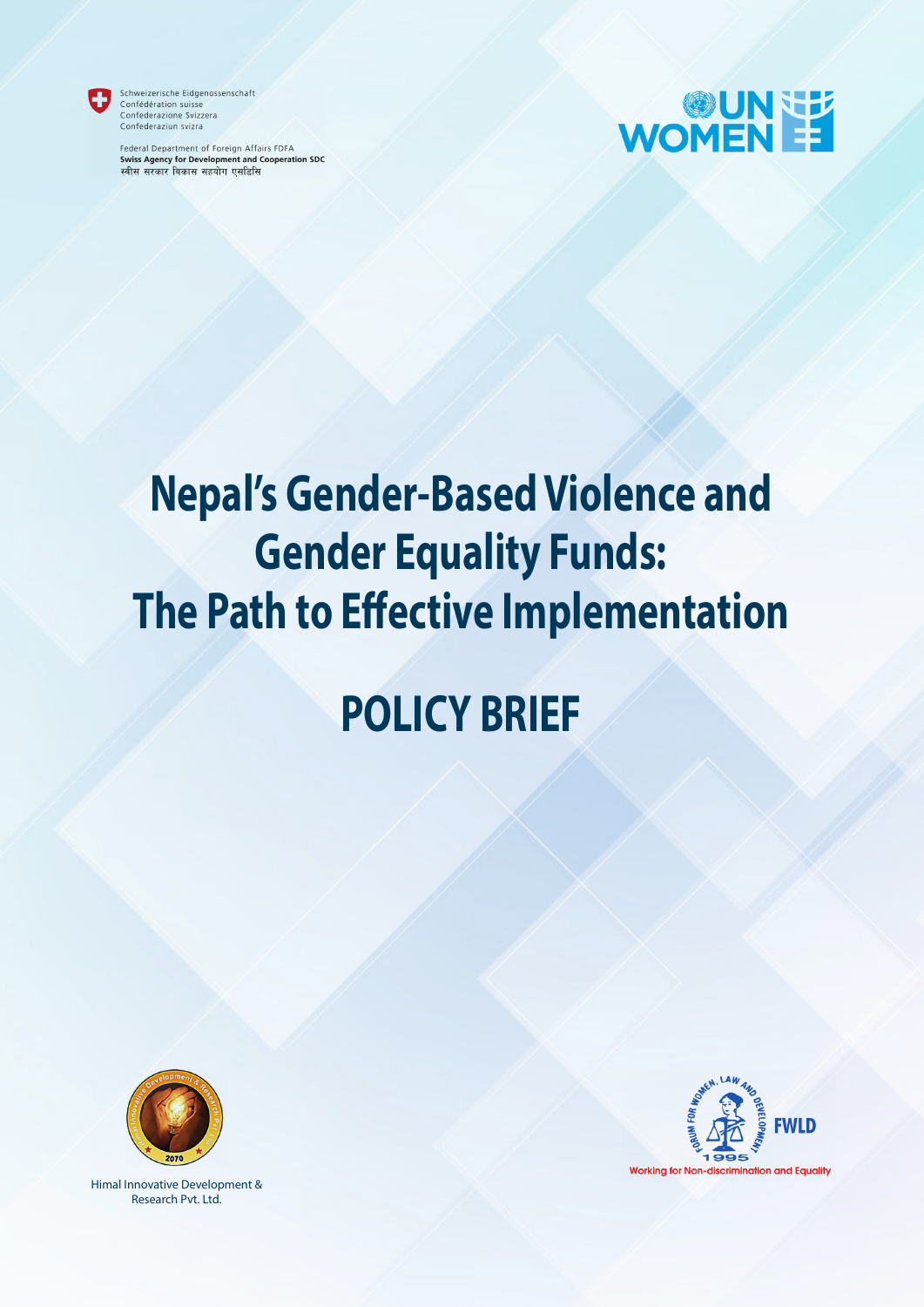**Publication** : February, 2021 Press : Sigma Press, Sanepa, Lalitpur

*This publication is supported by the Swiss Agency for Development and Cooperation and UN Women.*

*The views expressed in this publication are those of the author(s) and do not necessarily represent the views of the Swiss Agency for Development and Cooperation and UN Women, the United Nations or any of its affiliated organizations.*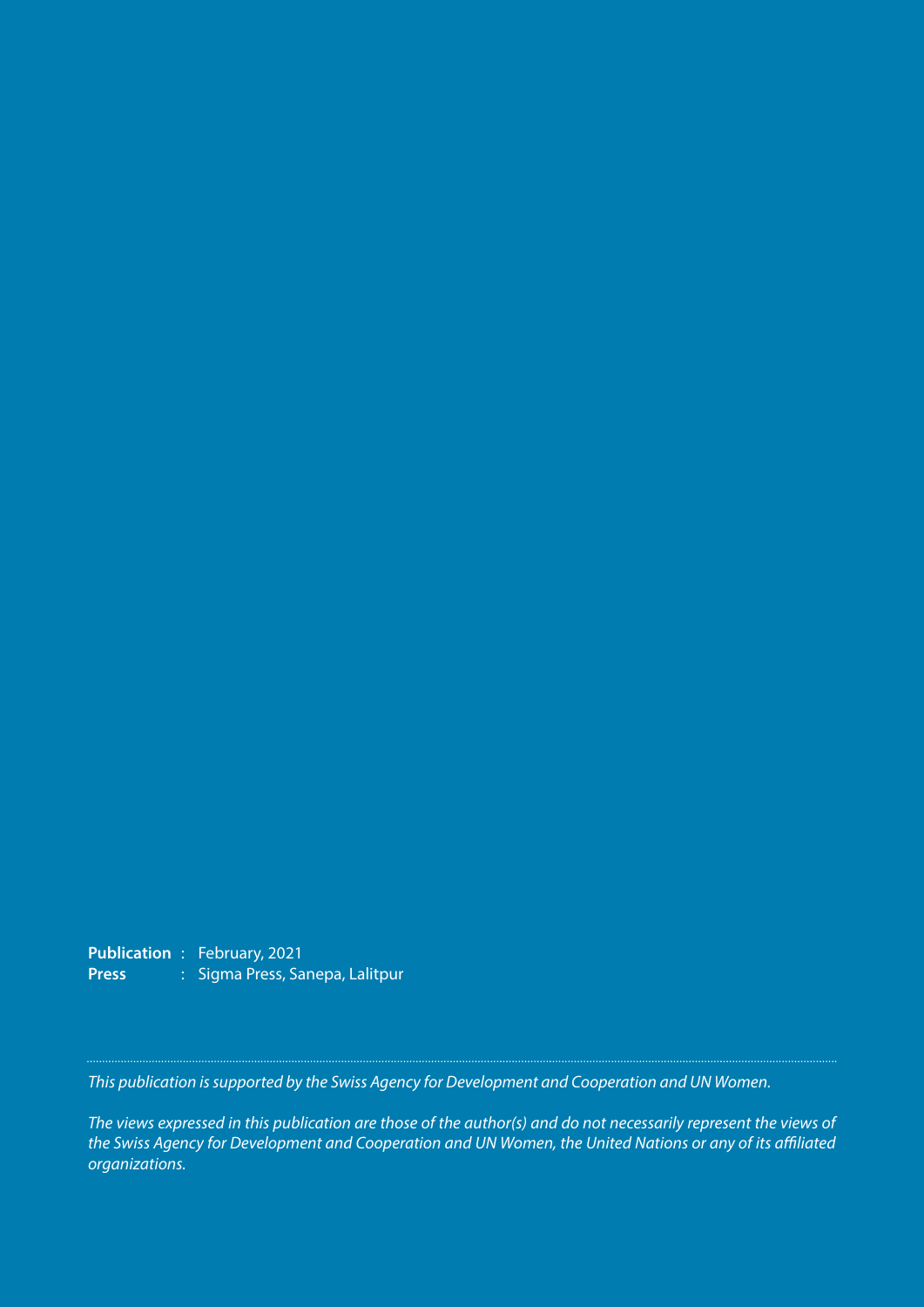### **1. INTRODUCTION AND BACKGROUND**

Over the past decade, the Government of Nepal (GoN) has adopted important legislation and institutional arrangements to advance women's human rights. Funds related to genderbased violence (GBV) and gender equality (GE) are a central component of this effort. They are the country's primary mechanisms for ensuring, for example, that survivors<sup>1</sup> of GBV receive compensation, and that services such as shelters, legal aid, and psychological counselling are accessible. A number of the funds also promote women's economic empowerment.

The adoption of a new Constitution in 2015 initiated a fundamental change to the country's governing structures. Nepal began transitioning from a unitary state to a federal state – a process in which many powers and functions that had once been the preserve of the federal government were transferred to the provincial and local levels. This shift had substantial implications for a wide range of existing laws and government programmes, and the GBV and GE funds were no exception. In order for these funds to be operational, they need to be adjusted to Nepal's new federal governance structure.

In 2019-2020, Himal Innovative Development and Research (HIDR) and the Forum for Women, Law and Development (FWLD) conducted a study to assess the current status of 12 funds with mandates to respond to GBV and advance GE in Nepal. The aim of the study was to determine the extent to which these funds have been operational in the new federal context, identify obstacles that prevent them from functioning as intended, and formulate proposals to make them fully operational.

With the onset of the COVID-19 pandemic, a number of studies show an intensification of GBV, and particularly domestic violence.<sup>2</sup> In this context, there is an urgent need to make funds available and ensure that women have access to essential services, including GBV services.

#### **2. OVERVIEW OF THE STUDY'S FINDINGS**

The study reveals a problematic situation that is in need of attention. Only a few of the GBV and GE funds are currently operational in any form. Those that are functioning to a degree – such as the GBV Elimination Fund and the Rehabilitation Fund – exist at the federal level and not at the provincial or

local level, which restricts women's access to these funds. A serious gap has emerged between the rights and entitlements that are formally guaranteed to women under law in Nepal, and their ability to actually experience any benefit from these laws.

The study recognizes that the introduction of federalism has added an extra level of complexity to the process of making the GBV and GE funds operational. However, this challenge has not been adequately met. The study reviews, in considerable detail, the difficulties that legal methods pose in federalizing the funds. The Government's amendments of acts and regulations may not have envisioned and encompassed all of the functional implications of federalism.

A number of these funds were already facing operational challenges prior to federalism. In addition, the new decision makers – recently elected representatives or civil servants assigned to new federal structures – may not have been adequately informed about these funds and processes. The provincial and local governments should have required new or additional capacities to understand their own roles and responsibilities. This would have also helped them find mechanisms to engage, coordinate and collaborate among state, judicial, and non-state actors, including women's rights advocacy groups.

To improve the situation, the study makes specific, targeted recommendations for each fund (detailed below). The study suggests short-term efforts to raise awareness about and improve understanding of the funds, bolster support for advocacy and capacity building among government officials, enhance coordination between different stakeholders, and revise the relevant federal laws and regulations. In the medium-term, the study recommends that important procedural guidelines and fund flow mechanisms need to be put in place, which would enable the funds to operate effectively in a federal context.

Finally, the study identifies significant overlaps among the funds, particularly among the Rehabilitation Fund, the Service Fund, the GBV Elimination Fund, and the Victim Relief Fund. These overlaps occur in the funds' scope and services, which could result in duplication and an inefficient use of resources. It also increases the likelihood that some target groups will benefit to the exclusion of others. The study proposes fund consolidation as a long-term recommendation, given the scale of the work involved.

**1**

<sup>1.</sup> The terms 'victim' and 'survivor' are sometimes used interchangeably. Commonly, the term 'victim' is used in the legal and medical fields whereas the term 'survivor' is preferred in the psychological and social support fields as it implies resiliency (UNFPA, Managing Gender-based Violence Programmes in Emergencies: E-Learning Companion Guide, 2012, p. 8). For the sake of clarity and consistency, the policy brief uses the term 'survivor' to refer to persons who have experienced violence on the basis of their gender.

<sup>2.</sup> Data from various sources, including helplines, show a significant increase in the number of women reporting abuse. For details, see MoWCSC, Care Nepal & Save the Children (2020). Rapid Gender Analysis Report on COVID-19 Nepal, 2020. Available here: https://mowcsc.gov.np/uploads/uploads/ wGPprhPMiqNqMg8QdKbvKxwXjmTGcooUVMu0z2aO.pdf. Accessed on: 23 February 2021.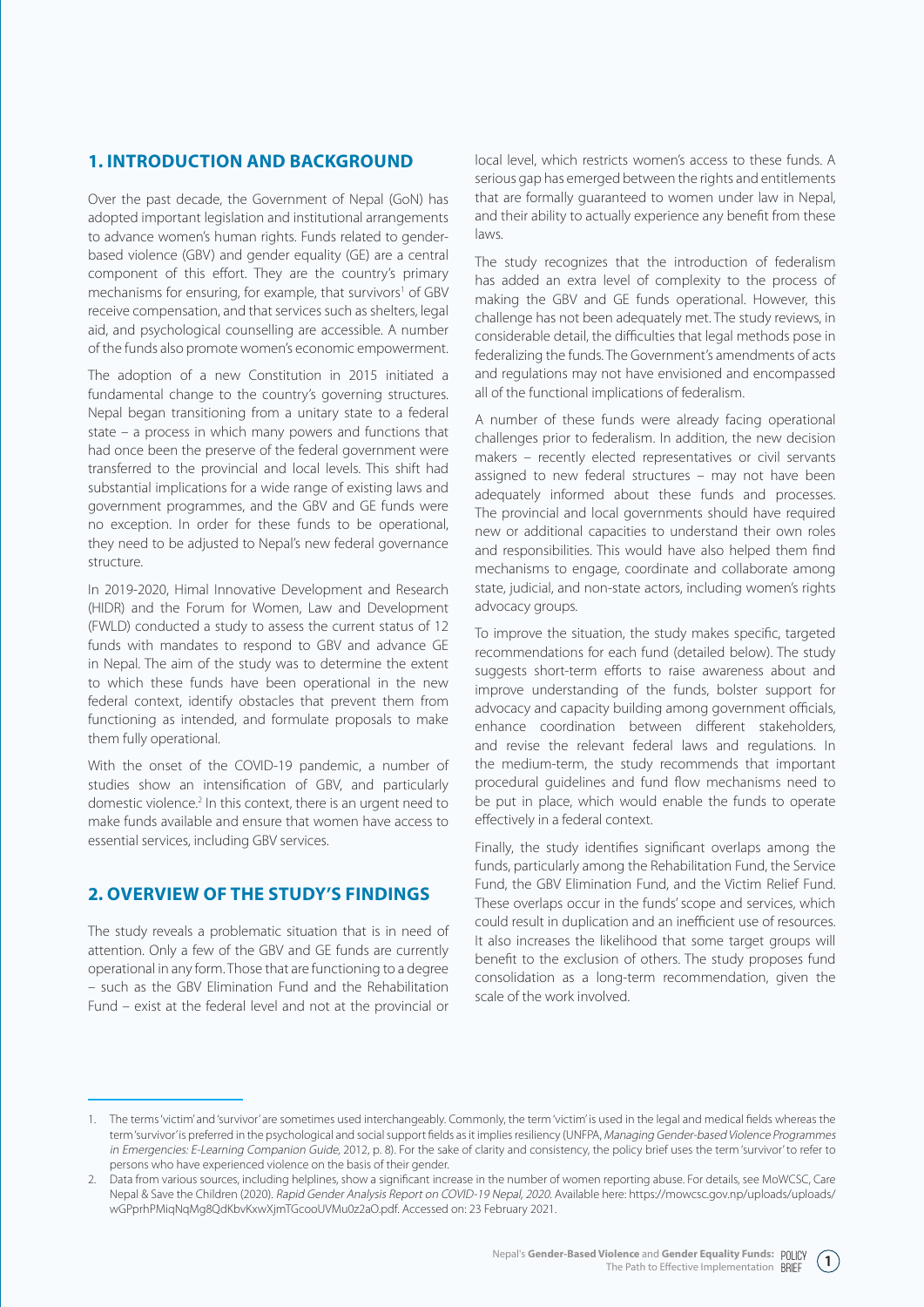# **3. RECOMMENDATIONS FOR THE FUNDS**

#### **The Gender-Based Violence Elimination Fund (GBV Elimination Fund)**

The GBV Elimination Fund was created by a regulation in 2010, which was enacted through an executive order; the regulation was later amended in April 2020 to take federalization into account. According to the regulation, the fund is supposed to operate at all three levels of government under the authority of each level's laws and through the management of each level's resources. In 2019, the federal government introduced standards and criteria to facilitate the provision of grants to provincial and local governments and help establish the funds at these levels. The Ministry of Women, Children and Senior Citizens (MoWCSC) has plans, in line with the standards and criteria, to establish the GBV Elimination Fund at every local level in the country, and provide grants at both the local and provincial levels.

It should be noted that the legal framework used to establish these funds is problematic, as it creates confusion about the powers, duties, and responsibilities between the three levels of government. There are inconsistencies between the GBV Elimination Fund regulation and the criteria being applied by the MoWCSC. For example, the GBV Elimination Fund regulation stipulates that the funds will be operationalized through provincial and local legislation and resources; however, the criteria now establish the funds through federal financing. Furthermore, the federal regulation that created the GBV Elimination Fund was not backed by legislation and regulations by themselves cannot create powers, duties, and responsibilities for provincial and local governments.

**Status:** The GBV Elimination Fund currently exists at the federal level, but its budget has steadily declined and it has become inaccessible and underutilized. While no laws have yet been passed at the provincial and local levels, a number of municipalities have established GBV Elimination Funds through executive decisions.

**Short-Term Recommendation 1.A:** The MoWCSC to support provincial and local governments by providing information on processes to requisition the funds from the federal GBV Elimination Fund.

**Short-Term Recommendation 1.B: Provincial and local** governments to work with service providers to help GBV survivors come forward to seek services and to facilitate their access to the GBV Elimination Fund.

**Short-Term Recommendation 1.C: Local governments** to requisition funds from the federal GBV Elimination Fund to support GBV survivors.

**Short-Term Recommendation 2:** The MoWCSC to conduct a self-review to repeal substantive aspects of the federal regulation and then merge the regulation's procedural aspects with the standards and criteria that were introduced in 2019.

# **The Rehabilitation Fund**

The Rehabilitation Fund was established under the federal Human Trafficking and Transportation (Control) Act, 2008, but the fund's budget has declined over the years. In 2018, the Act was amended to provide provincial and local governments the option of establishing their own funds by enacting their own legislation in line with the federal Act. However, the Act's accompanying regulation has not been amended.

**Status:** The Rehabilitation Fund is dormant at the federal level. To date, no laws have been adopted at the provincial or local levels and no funds exist at those levels.

**Short-Term Recommendation:** The Federal government to ensure adequate allocations to the Rehabilitation Fund, which will help ensure that the rehabilitation centres (both state and civil society managed) are functioning.

Medium-Term Recommendation: Amend<sup>3</sup> the Human Trafficking and Transportation (Control) Act and introduce regulations to enable provincial and local governments to establish funds without having to enact their own legislation and provide resourcing and oversight for these funds.

#### **The Service Fund**

The Domestic Violence (Offence and Punishment) Act of 2009 authorized the creation of a Service Fund at the federal level. It also gave the provincial and local governments the option of establishing their own Service Funds by enacting laws in line with the federal Act. The Service Fund is intended to provide resources to centres that assist survivors of domestic violence. The regulation accompanying the federal Act has yet to be amended.

**Status**: The Service Fund has not been established yet at the federal level. At the provincial and local levels no laws have been adopted and no funds exist.

**Medium-Term Recommendation:** Amend the Domestic Violence (Offence and Punishment) Act and introduce regulations to enable provincial and local governments to establish funds without having to enact their own legislation and provide resourcing and oversight for these funds.

#### **The Victim Relief Fund**

The Victim Relief Fund is a gender-neutral fund that focuses on all crime victims, including GBV survivors. In 2020, several regulations were passed directing the Supreme Court to establish this fund and provide standard operating guidelines for it within the unitary structure.

**Status:** The Victim Relief Fund was established in June 2020 under the unitary structure instead of the federal structure under the leadership of the judiciary.

**Medium-Term Recommendation:** Amend the Crime Victim Protection Act and the Criminal Offences (Sentencing

<sup>3.</sup> In the case of amendments to Acts, these will be proposed by the relevant line ministry, reviewed by MoLJPA, and then tabled in the Parliament. The same procedure applies to all recommendations regarding amendments to Acts in this policy brief. Other ministries, including MoFAGA, may be engaged in information sharing and communication on these processes.

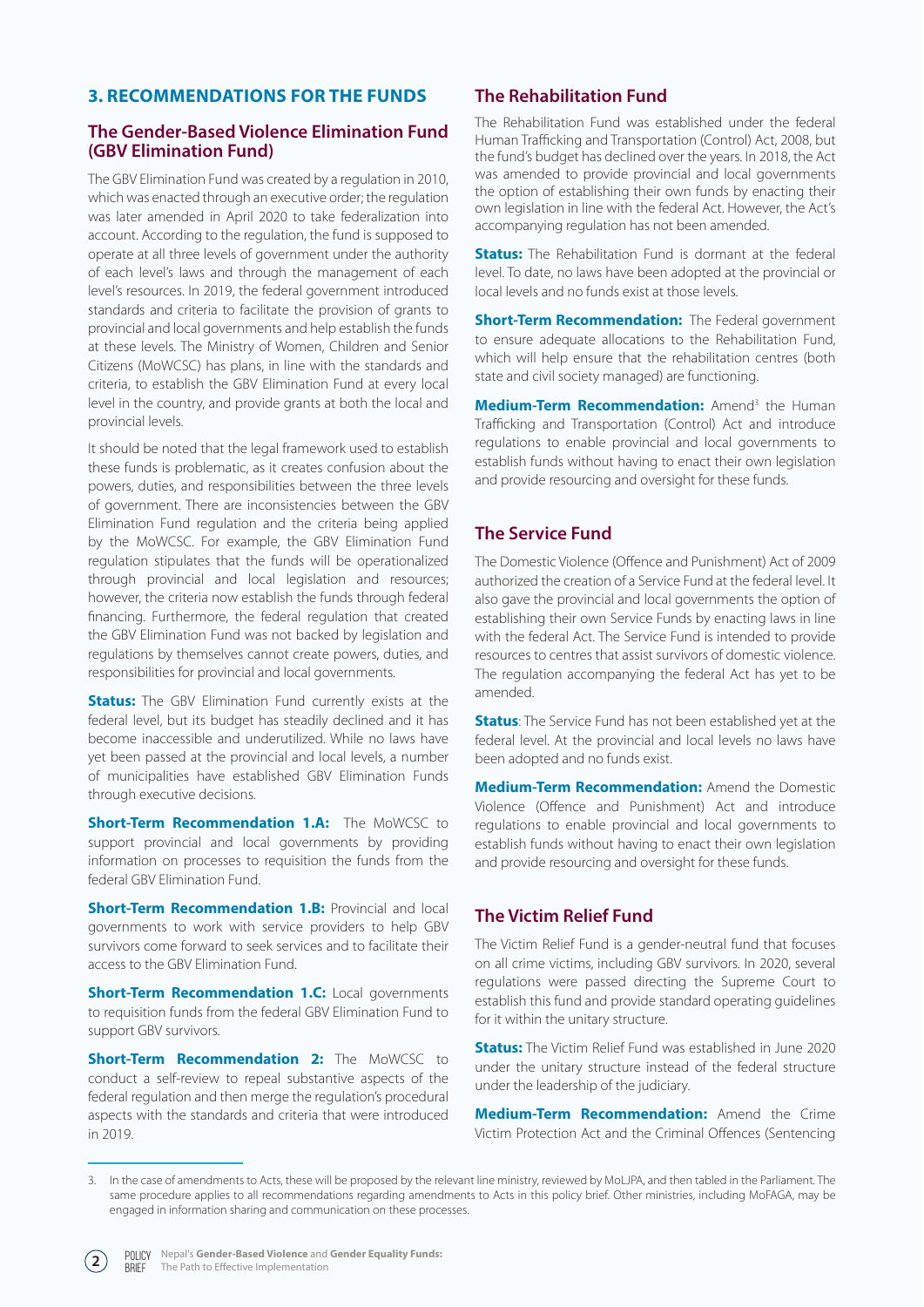and Execution) Act in the federal structure and introduce regulations to enable provincial and local governments to establish the funds without having to enact their own legislation and provide resourcing and oversight for these funds.

#### **The Judicial Fund**

The Judicial Fund was intended to strengthen the financial independence of the judiciary. However, the legal process to create the fund was stalled after 1986, and the final step required to set up the fund (publishing its Act in the National Gazette) was never taken. Once established, the fund could support the judiciary in developing Gender Equality and Social Inclusion (GESI) responsive infrastructure in the courts, including gender desks and child and survivor-friendly facilities.

**Status:** The Judicial Fund does not exist.

**Short-Term Recommendation:** Civil society organizations and members of the judiciary should advocate to enact the Judicial Fund Act with the necessary amendments.

#### **The Child Fund**

According to legislation that was passed in 2018 to create the Child Fund, it is supposed to operate at all three levels of government – federal, provincial and local – under the authority of each level's laws. It is to be resourced through a contribution-based system in which resources from the provincial and local levels are to be deposited at the federal fund and then transferred back to the provincial and local levels to set up the fund. However, no regulation has been passed to clarify the fund's operating procedures.

**Status:** The Child Fund has not been established at any level of government.

**Medium-Term Recommendation:** Amend the Act Relating to Children and introduce regulations to enable provincial and local governments to establish the funds without having to enact their own legislation and provide resources and oversight for these funds.

#### **The Single Women Protection Fund**

The Single Women Protection Fund was established through a regulation that was passed by an executive decision. Amendments to this regulation, which were in the final phases of endorsement at the time of the study, specify that provincial and local governments must use their own resources to manage the fund.

It should be noted that – as with the GBV Elimination Fund – there has been an attempt to create substantive powers through regulations alone, which is legally problematic. In the absence of an Act, the provincial and local governments are not required to establish and operationalize their own funds. If the current amendments to the regulation pass, they will be vulnerable to legal challenge.

**Status:** The Single Women Protection Fund exists at the federal level, but is not fully operational. No laws have been adopted at the provincial and local levels and no funds exist at those levels.

**Short-term Recommendation:** The MoWCSC to review and revise substantive provisions in the proposed regulation.

The study also looked at five additional funds that have implications for GE. It notes that the necessary legislation has been adopted for the **Local Consolidated Fund** and that funds have been established at all the local levels visited by the study team. At the time of the study, government discussions were underway to adjust the **Women Entrepreneurship Fund** and the **Poverty Alleviation Fund** in the federal context. No steps have yet been taken to adjust the **Town Development Fund** and the **Contribution-based Social Security Fund** and the study recommends that a process should begin to amend their respective Acts.

#### **Long-Term Recommendation for the Victim Relief Fund, the GBV Elimination Fund, the Service Fund, and the Child Fund**

These funds have overlapping scope and services and address the same target groups to a certain degree. This creates a heightened possibility of duplication, and a heightened possibility that certain target groups will benefit more from the funds while other groups will be excluded. Furthermore, the study found that the overlap among the funds greatly contributes to a lack of clarity among duty-bearers and rightsholders alike. To address these challenges, consideration should be given to merging some of the funds in the long run, wherever relevant. This will reduce costs, time, and human resource mobilization, prevent a scattering of funds and resources, and enable survivors' better access to services.

#### **4. WAY FORWARD TO OPERATIONALIZE THE FUNDS**

The study recommends awareness raising, coordination, capacity building, and policy dialogue as important next steps in operationalizing the funds. It is vital to clarify the roles and responsibilities of personnel in the relevant federal, provincial, and local government departments who will be operating these funds. It is also imperative to share the study's findings with civil society organizations, women's rights groups and local activists, and to discuss their roles in engaging the government to help make the funds operational.

Once there is a clear understanding about these issues among all the key stakeholders, it will be possible to begin the critical work of reviewing and amending various aspects of the laws and regulations as identified in the study. At the same time, it is important to ensure that currently functional funds continue to operate effectively and that they keep providing support to women and girls until the needed reforms are made. For GoN, this will be particularly important given its strong commitment to gender responsive budgeting (GRB) and the steps taken thus far to capture and track budget allocations for gender equality. This will also contribute towards the achievement of Goal 5 of the Sustainable Development Goals.